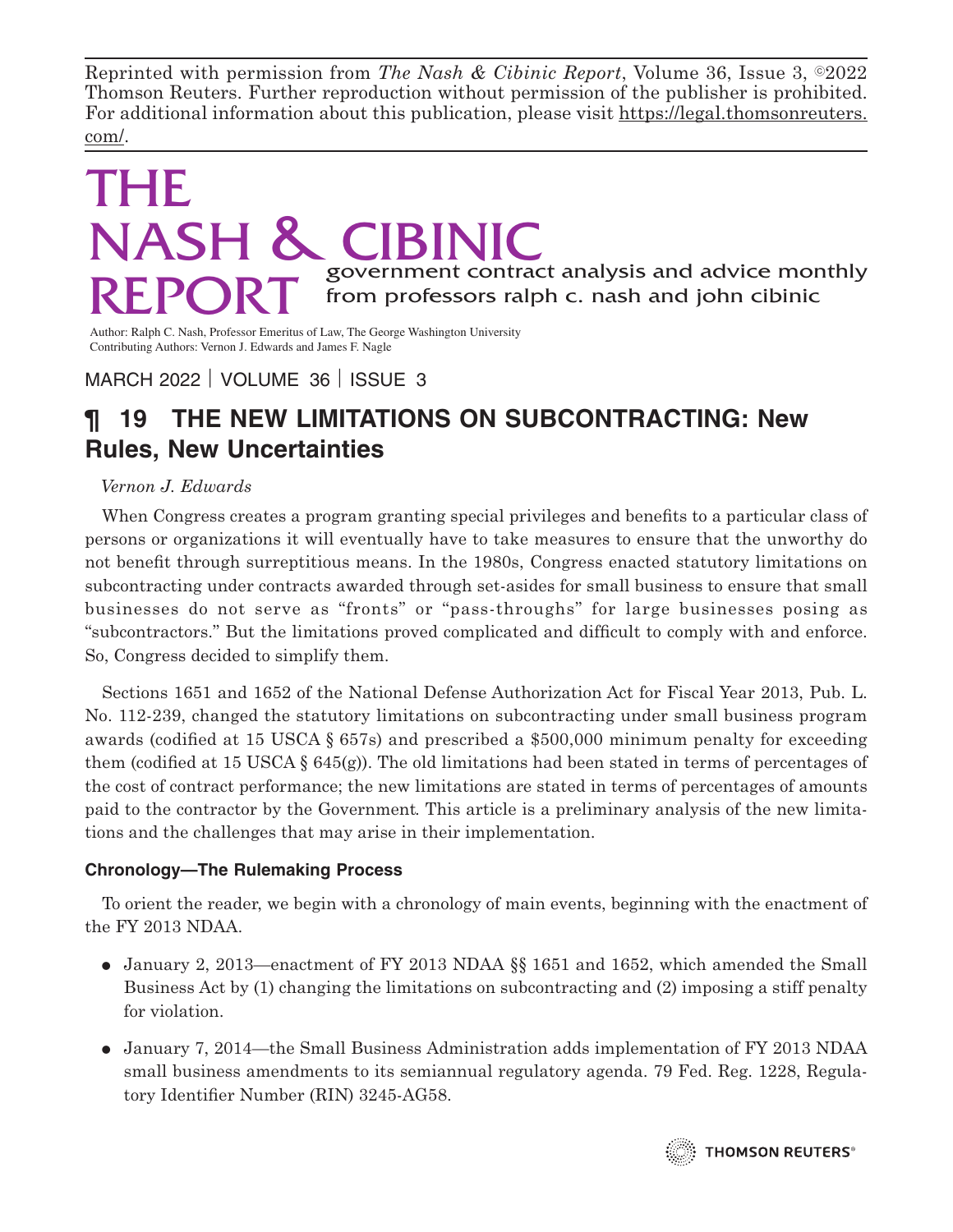- E July 15, 2014—a subcommittee of the House Committee on Small Business conducts hearings to inquire about the delay by the SBA in implementing the changes.
- $\bullet$  December 29, 2014—the SBA publishes a 16-page proposed rule to implement the changes, 79 Fed. Reg. 77955.
- E March 9, 2015—the SBA extends the proposed rule comment period to April 6, 2015, 80 Fed. Reg. 12353.
- May 31, 2016—the SBA publishes a 23-page final rule implementing Pub. L. 112-239  $\S$  1651 and 1652 by amending 13 CFR § 125.1 and 13 CFR § 125.6, 81 Fed. Reg. 34243.
- $\bullet$  September 30, 2016—the SBA issues a correction to its final rule of May 31, 2016, 81 Fed. Reg. 67093.
- $\bullet$  August 24, 2017—the SBA announces its intention to make additional changes to 13 CFR § 125.6 based on requests from industry. 82 Fed. Reg. 40362, RIN 3245-AG86.
- December 4, 2018—the SBA publishes a 17-page proposed rule, which includes proposed changes to 13 CFR § 125.6, 83 Fed. Reg. 62516.
- December 4, 2018—the Federal Acquisition Regulation councils publish an 11-page proposed rule to implement the SBA's final rule of May 31, 2016, in the FAR, 83 Fed. Reg. 62540.
- November 29, 2019—the SBA publishes a 20-page final rule that includes changes to 13 CFR § 125.6, 84 Fed. Reg. 65647.
- October 16, 2020—the SBA publishes a final rule amending 13 CFR  $\S$  125.6(b) to provide guidance about limitations applicable to mixed contracts, 85 Fed. Reg. 66146, 66192–93.
- E August 11, 2021—the FAR councils publish a 20-page final rule to implement the SBA's final rule of May 31, 2016, Federal Acquisition Circular 2021-07, 86 Fed. Reg. 44233. It does not include the changes made by the SBA's final rule of November 29, 2019.
- August 13, 2021—the Civilian Agency Acquisition Council issues Class Deviation 2021-02 in order to conform the FAR to the SBA's final rule of November 29, 2019.
- E September 13, 2021—the Department of Defense issues Class Deviation 2021-O0008 to conform the FAR to the SBA's final rule of November 29, 2019.
- February 18, 2022—a DOD team is drafting a proposed rule to amend the FAR to implement the SBA's final rules of November 29, 2019, and October 16, 2020. See https://www.acq.osd.mi l/dpap/dars/opencases/farcasenum/far.pdf.

## **Background To The New Limitations**

The changes to the subcontracting limitations made by §§ 1651 and 1652 of the FY 2013 NDAA were proposed in H.R. 3893, 112th Cong. (2012) ("Subcontracting Transparency and Reliability Act of 2012"). In the accompanying report, H.R. Rep. No. 112-731, pt. 1, 7–8 (Dec. 27, 2012), Congress explained its principal objective as follows:

Small businesses face two issues in making a good faith effort to comply with the restrictions on passthrough contracting.…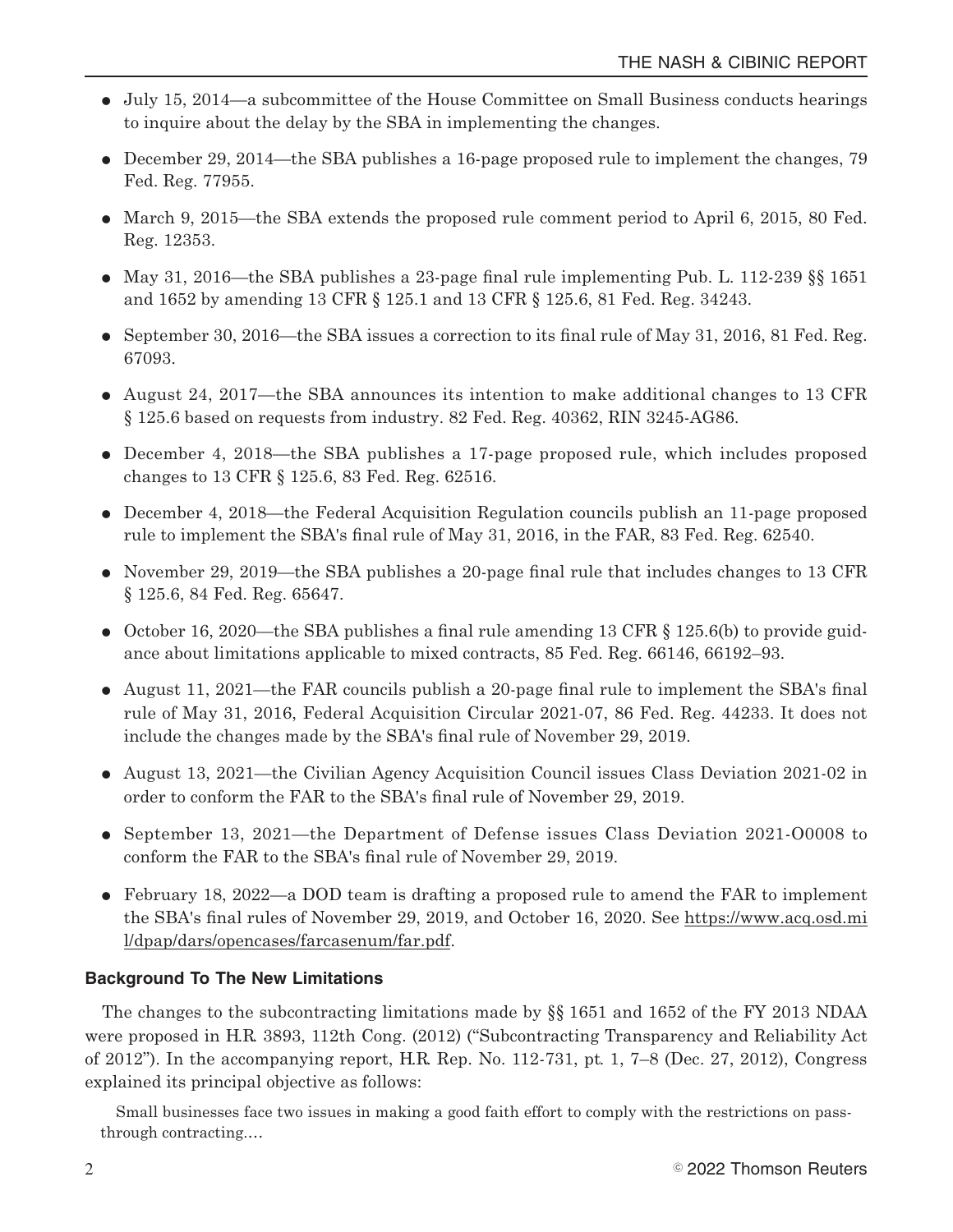First, there are the inherent challenges with cost-based accounting. Take, for example, the case of a service contract. Pursuant to section  $15(0)(1)(A)$  of the [Small Business] Act, at least 50 percent of the cost of contract performance incurred for personnel must be spent on employees of the prime contractor. However, that requires that the prime contractor have a cost-based accounting system, something that few small businesses and almost no commercial companies use. The Federal Acquisition Regulation (FAR) specifically exempts most small businesses from employing cost accounting systems, because they are considered a barrier to entry for small firms. Even if a prime contractor has a cost accounting system, the firm must have access to each subcontractor's personnel costs if the firm is to correctly calculate 50 percent of the cost of contract performance incurred for personnel. [Footnote omitted.]

Unfortunately, even for cost accounting standards compliant contracts, the subcontractor is not required to give its cost information to the prime contractor, because the information is considered too sensitive. Instead, subcontractors are permitted to provide cost and pricing data in a sealed envelope that is transmitted to the contracting officer (CO). However, this data pass-through will not work when examining limitation on subcontracting, as the prime contractor needs access to the cost data to track its own compliance. The small business firm that wants to comply is therefore left making guesses and estimates regarding its subcontractors['] costs.

The second challenge faced by small businesses is that the current statutory scheme assumes that contracts are either for goods or services. While this is sometimes the case, an increasing number of small businesses are receiving contracts as valued added resellers, or for contracts that encompass the provision of goods and services. Neither the Act nor the implementing regulations give small firms guidance on how to comply in those scenarios.

The need for change was emphasized by Angela Styles, former Administrator for Federal Procurement Policy, in testimony at a congressional hearing conducted on July 15, 2014, after the changes were enacted into law but before the SBA had gotten around to implementing them.

The 2013 NDAA modified the Small Business Act to change the limitations on subcontracting for Federal prime contracts awarded to small businesses under set-aside programs. So, for example, when a Federal procurement is set aside for competition among small businesses, the winning small business prime contractor is restricted from subcontracting more than a certain percentage of the amount paid by the Federal Government to another business.

For service contracts, the NDAA provision provides that the small business prime contractor may not expend on subcontractors more than 50 percent of the amount paid to the small business prime contractor by the Federal Government. So, for example, if you receive a contractor award for \$100 as a small business, you can't subcontract more than \$50 of the award to a large business. It is simple. It is easy to apply. And it really is easy for everyone, whether you are a prime contractor or you are a subcontractor or you are the government.

The NDAA statutory provision was a meaningful change, because for many years, and guess what, still existing in the current unmodified SBA regulations in the FAR, the limitation on the subcontracting regulations require small business prime contractors awarded a prime contract on a set-aside basis to agree to something completely different; that at least 50 percent of the cost of contract performance incurred for personnel shall be expended for employees of the small business prime contractor.

In practice, what constitutes the cost of contract performance for personnel has been absolutely impossible to understand or implement.

See *Action Delayed, Small Business Opportunities Denied: Implementation of Contract Reforms in the FY 2013 NDAA, Hearing Before the Subcomm. on Contracting and Workforce of the H. Comm. on Small Business*, 113th Cong. 4–5. (July 15, 2014). To date, it has taken the SBA and the FAR councils more than nine years to implement the statutory changes, with more work yet to be done.

#### **Applicability Of The Limitations On Subcontracting**

The policy that limits subcontracting under contracts awarded to small businesses is stated at 13

 $^{\circ}$  2022 Thomson Reuters  $^3$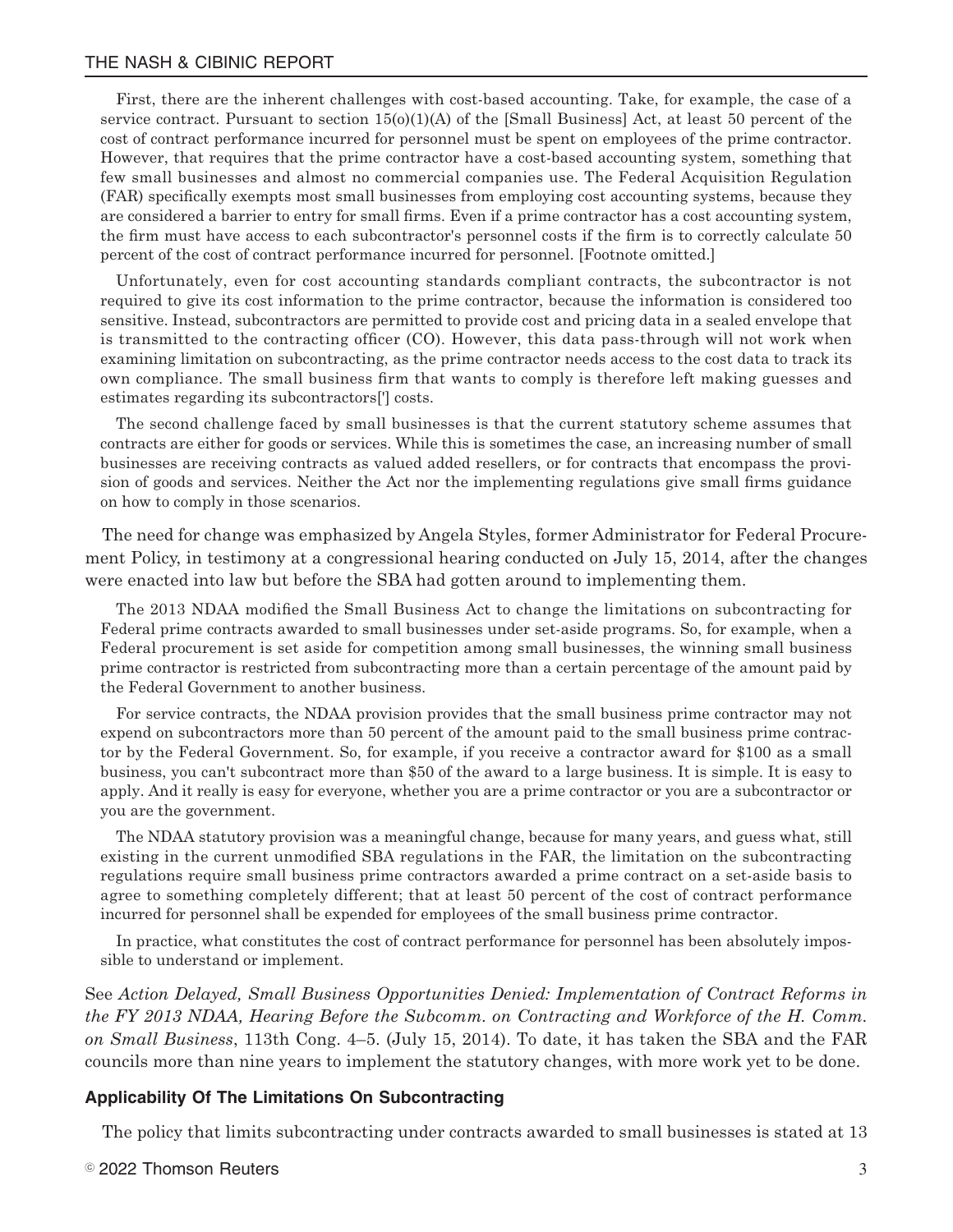CFR § 125.6, "What are the prime contractor's limitations on subcontracting?" That rule is now implemented by FAR 19.505, "Limitations on subcontracting and the nonmanufacturer rule." FAR 19.505 applies above the simplified acquisition threshold to (a) small business set-asides and (b) task and delivery orders issued directly to a small business in accordance with FAR 19.504(c)(1)(ii). It applies regardless of dollar value to awards under FAR Subparts 19.8, 19.13, 19.14, and 19.15 that are set-aside contracts; sole-source contracts; orders set aside under FAR 8.405-5 or FAR  $16.505(b)(2)(i)(F)$ ; orders issued directly under FAR  $19.504(c)(1)(ii)$ ; and contracts awarded to a HUBZone small business under the HUBZone price evaluation preference, unless the small business waived the evaluation preference

## **Contract Clause—FAR 52.219-14, "Limitations On Subcontracting (SEP 2021)"**

The ultimate product of eight long years of rulemaking was a FAR contract clause. As of this writing there are three versions: (1) the official FAR version, 52.219-14, "Limitations on Subcontracting (SEP 2021)"; (2) a Civilian Agency Acquisition Council class deviation (DEVIATION SEP 2021); and (3) a DOD class deviation (DEVIATION 2021-O00008). The class deviations vary from the official FAR version only with respect to paragraph (e), the paragraph that specifies the limitations. The two class deviations vary from one another only in format.

The analysis that follows is based on DOD Class Deviation 2021-O0008, available at https://www. acq.osd.mil/dpap/dars/class\_deviations.html. All references to FAR 52.219-14 in this article will refer to that version, which consists of seven paragraphs, (a) through (g):

- $\bullet$  Paragraph (a) is one simple sentence, which states that the clause does not apply to the unrestricted portion of a partial set-aside.
- $\bullet$  Paragraph (b) is one long and complex sentence, subdivided into two subordinate clauses that define the term *similarly situated entity*.
- Paragraph (c) is one long and very complex sentence, subdivided into six subordinate clauses that specify the six categories of contracts to which the clause applies.
- Paragraph (d) is one short and simple sentence, which states that independent contractors are subcontractors for the purposes of the clause.
- $\bullet$  Paragraph (e), which is subdivided into four subparagraphs, specifies the limitations that apply to (1) service contracts, (2) supply contracts, (3) general construction contracts, and (4) contracts for construction by special trade contractors.
- E Paragraph (f) consists of two sentences. The first sentence provides a choice between two alternative points in time by which the contractor must be in compliance with limitations that apply to a contract. The second sentence states the point in time by which the contractor must be in compliance with limitations that apply to task or delivery orders.
- $\bullet$  Paragraph (g) is one sentence, which states how the limitations will be applied to contracts performed by a joint venture.

In this article we are going to focus on paragraph (e), which specifies the limitations, especially subparagraph (e)(1), which specifies the limitation on service contracts. We focus on paragraph (e)(1) because it is the most complicated of the four limitations. We start with definitions.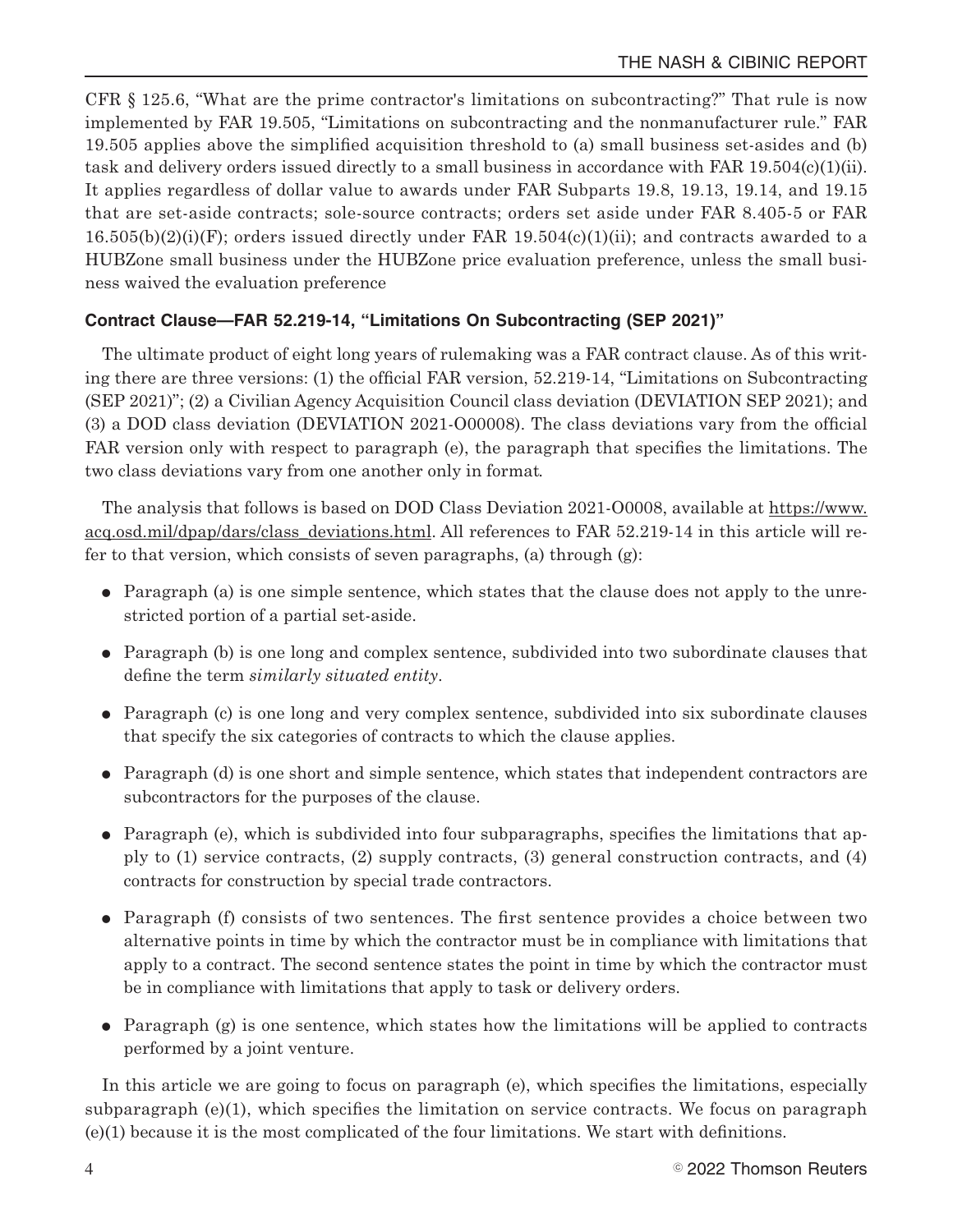#### **Definition: What Is A Subcontract?**

FAR 52.219-14 does not define *subcontract*, s*ubcontracting*, or *subcontractor*, nor does it refer to any official definition of any of those terms. None of the definitions of *subcontract* in the FAR applies to the limitations on subcontracting. FAR Part 2 does not include a definition. The definition of subcontract in FAR 19.701, which provides the "Definitions" for FAR Subpart 19.7, "The Small Business Subcontracting Program," does not apply to the limitations on subcontracting in FAR Subpart 19.5 because of the rule in FAR 1.108(a) and FAR 2.000(b), which restricts the application of definitions in places other than FAR Part 2 to the part, subpart, or section in which the term is defined.

The definitions of *subcontract* and *subcontracting* that apply to the limitations on subcontracting are in 13 CFR § 125.1, "Definitions," and are as follows:

Subcontract or subcontracting means, except for purposes of [13 CFR] § 125.3, that portion of the contract performed by a business concern, other than the business concern awarded the contract, under a second contract, purchase order, or agreement for any parts, supplies, components, or subassemblies which are not available commercial off-the-shelf items, and which are manufactured in accordance with drawings, specifications, or designs furnished by the contractor, or by the government as a portion of the solicitation. Raw castings, forgings, and moldings are considered as materials, not as subcontracting costs. Where the prime contractor has been directed by the Government as part of the contract to use any specific source for parts, supplies, or components subassemblies [sic] the costs associated with those purchases will be considered as part of the cost of materials, not subcontracting costs.

That definition makes prospective determinations of what is a subcontract and who is a subcontractor potentially complicated, since it entails a determination of whether a purchase is for a commercial off-the-shelf item. Moreover, the plain language of that definition covers purchases of "parts, supplies, components, or subassemblies," which are *supplies* as defined in FAR 2.101. The definition makes no mention of services.

Do purchases of services constitute subcontracts? We do not believe that the SBA intended to exclude subcontracts for services from the limitations on subcontracts, but if the definition in 13 CFR § 125.1 applies to the limitations, as we think it does, then that is what they seem to have done.

#### **Definition: What Is A Similarly Situated Entity (Subcontractor)**

13 CFR § 125.6(c) provides as follows:

(c) *Subcontracts to similarly situated entities*. A small business concern prime contractor that receives a contract [subject to the limitations on subcontracting] and spends contract amounts on a subcontractor that is a similarly situated entity shall not consider those subcontracted amounts as subcontracted for the purposes of determining whether the small business concern prime contractor has violated [the limitations], to the extent the subcontractor performs the work with its own employees. Any work that the similarly situated subcontractor does not perform with its own employees shall be considered subcontracted[.] SBA will also exclude a subcontract to a similarly situated entity from consideration under the ostensible subcontractor rule ([13 CCR]  $\S$  121.103(h)(4)).

The definition of *similarly situated entity* that appears in 13 CFR § 125.1 is as follows:

Similarly situated entity is a subcontractor that has the same small business program status as the prime contractor. This means that: For a HUBZone requirement, a subcontractor that is a certified HUBZone small business concern; for a small business set-aside, partial set-aside, or reserve a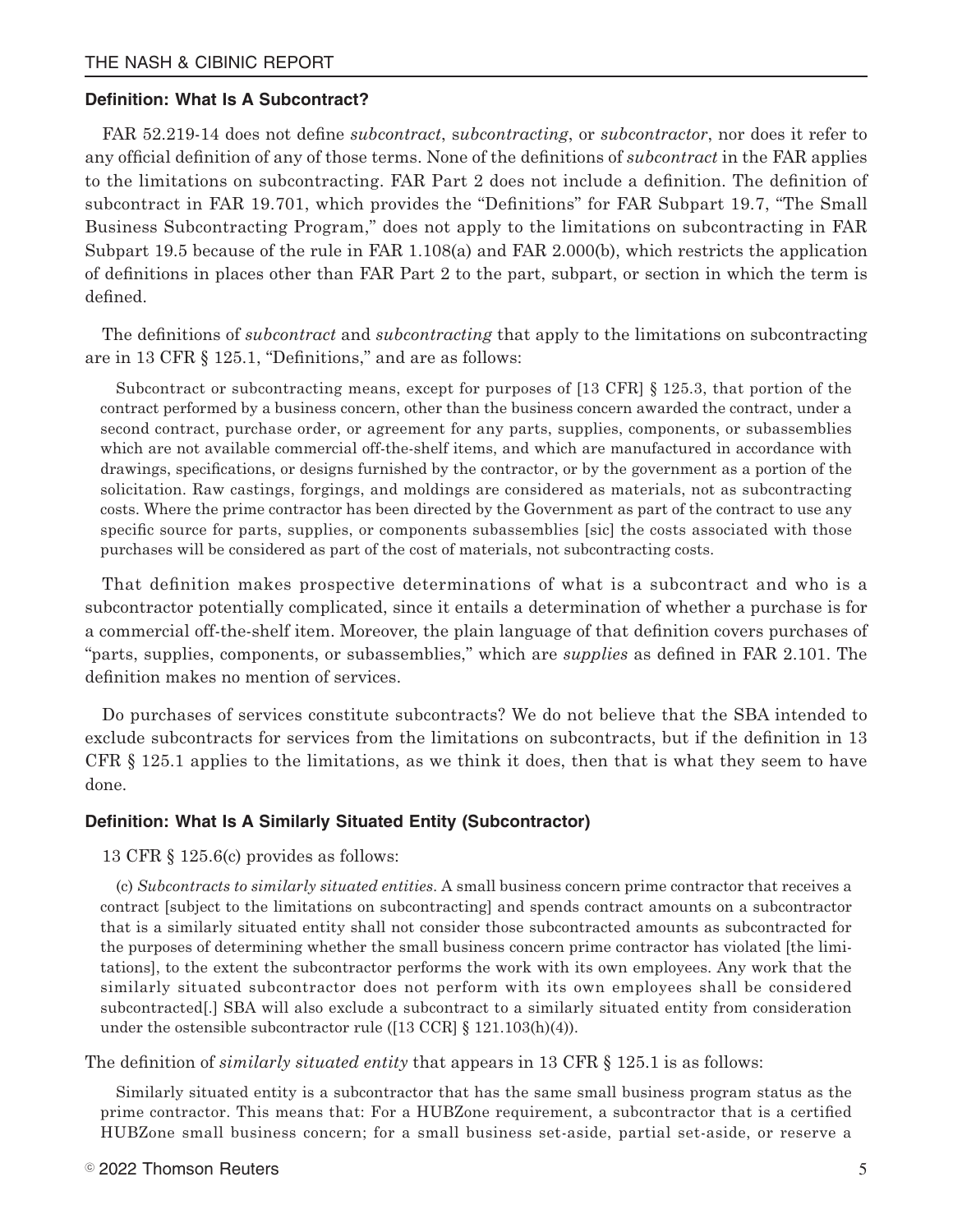subcontractor that is a small business concern; for a [service-disabled veteran-owned (SDVO)] small business requirement, a subcontractor that is a self-certified SDVO SBC; for an 8(a) requirement, a subcontractor that is an 8(a) certified Program Participant; for a [women-owned small business (WOSB)] or [economically disadvantaged women-owned small business (EDWOSB)] contract, a subcontractor that has complied with the requirements of [13 CFR] part 127. In addition to sharing the same small business program status as the prime contractor, a similarly situated entity must also be small for the [North American Industry Classification System codes (NAICS)] code that the prime contractor assigned to the subcontract the subcontractor will perform.

FAR 52.219-14(b) defines *similarly situated entity* as follows:

"Similarly situated entity," as used in this clause, means a first-tier subcontractor, including an independent contractor, that—(1) Has the same small business program status as that which qualified the prime contractor for the award (e.g., for a small business set-aside contract, any small business concern, without regard to its socioeconomic status); and (2) Is considered small for the size standard under the North American Industry Classification System (NAICS) code the prime contractor assigned to the subcontract.

#### **Understanding The Limitations**

Here is the limitation on subcontracting under service contracts as now stated in FAR 52.219-14, DOD class deviation 2021-O0008, paragraph (e)(1):

(e) *Limitations on subcontracting*. By submission of an offer and execution of a contract, the Contractor agrees that in performance of a contract assigned a North American Industry Classification System (NA-ICS) code for—

(1) Services (except construction), it will not pay more than 50 percent of the amount paid by the Government for contract performance, excluding other direct costs and certain work performed outside the United States (see paragraph  $(e)(1)(i)$ ), to subcontractors that are not similarly situated entities. Any work that a similarly situated entity further subcontracts will count towards the prime contractor's 50 percent subcontract amount that cannot be exceeded. When a contract includes both services and supplies, the 50 percent limitation shall apply only to the service portion of the contract. The following services may be excluded *from the 50 percent limitation* [emphasis added]:

(i) Other direct costs, to the extent they are not the principal purpose of the acquisition and small business concerns do not provide the service. Examples include airline travel, work performed by a transportation or disposal entity under a contract assigned the environmental remediation NAICS codes 562910) [sic], cloud computing services, or mass media services.

(ii) Work performed outside the United States on awards made pursuant to the Foreign Assistance Act of 1961 or work performed outside the United States required to be performed by a local contractor.

The exclusions permitted by subparagraphs (i) and (ii) were added by the SBA's final rule of November 29, 2019.

Note that payments by similarly situated subcontractors to their second-tier subcontractors do count against the limitations, regardless of the size and program status of those subcontractors. This means that prime contractors must obtain information about similarly situated subcontractors' second-tier subcontractors and provide it to Contracting Officers.

Note the "exclusions" in paragraphs  $(e)(1)(i)$  and  $(ii)$ . They were added to the service contract limitation on subcontracting by the SBA's final rule of November 29, 2019, in response to industry requests. See 84 Fed. Reg. 65647, 65653–54. We think the SBA's intention was to "exclude", i.e., deduct, certain "other direct costs" from the amounts paid to subcontractors for the purpose of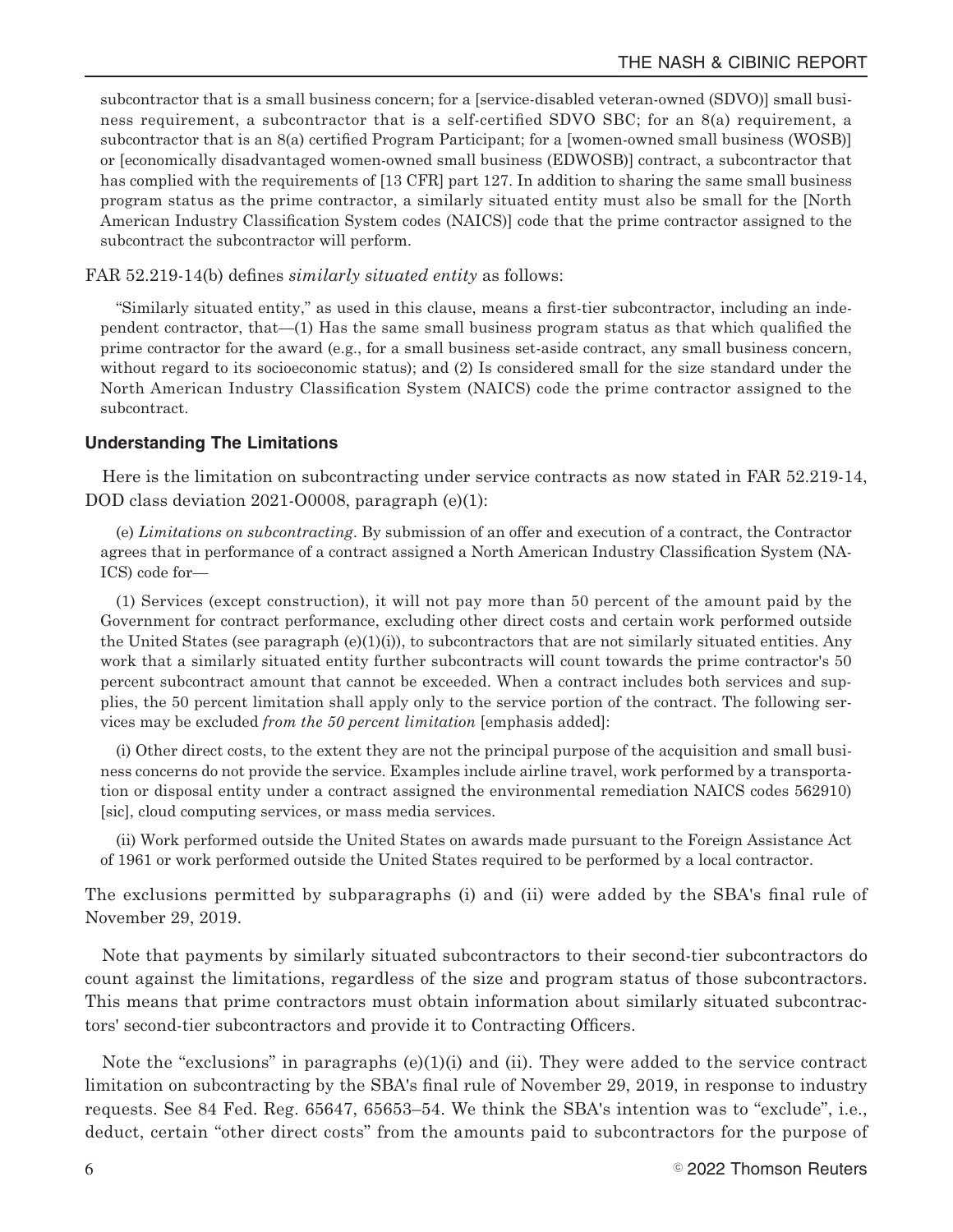determining contractor compliance with the limitations. But the language of the clause says to exclude those costs "from the 50 percent limitation," which, if taken literally, would lower the amount of the limitation. The procedure would be as follows:

| <b>Step</b> | Determining Whether a Prime Contractor Complied With the Limitations<br>on Subcontracting                            |
|-------------|----------------------------------------------------------------------------------------------------------------------|
| 1.          | Determine the total amount paid by the Government to the prime contractor for<br>contract performance.               |
| 2.          | Determine what is 50 percent of that amount. That is the limitation on<br>subcontracting.                            |
| 3.          | Deduct excluded costs "from the 50 percent limitation." The remainder is now the<br>limitation.                      |
| 4.          | Identify the prime contractor's subcontractors.                                                                      |
| 5.          | Determine which subcontractors are <i>similarly situated entities</i> and which are not.                             |
| 6.          | Determine how much the prime paid to each not similarly situated entity<br>subcontractor.                            |
| 7.          | Determine how much each similarly situated entity subcontractor paid to each of<br>their second-tier subcontractors. |
| 8.          | Determine the sum of Steps 6 and 7.                                                                                  |
| 9.          | Determine whether the sum of Steps 6 and 7 exceed the limitation determined in<br>Step 3.                            |

Suppose that an agency paid a contractor \$5,000,000 for performance and that the 50 percent limitation on subcontracting was thus \$2,500,000. Suppose further that the contractor had paid not similarly situated subcontractors \$2,400,000, of which \$200,000 was for other direct costs. If you deducted the other direct costs "from the 50 percent limitation," as directed by the plain language of the clause, the limitation would be reduced to \$2,300,000, and the contractor would be in violation and might have to pay a penalty.

However, based on the SBA's comments accompanying its final rule of November 29, 2019, see 84 Fed. Reg. 65653–54, we think what is intended is to deduct the other direct costs from the amounts paid to the subcontractors, not from the amount of the 50 percent limitation, as follows:

| <b>Step</b> | Determining Whether a Prime Contractor Complied With the Limitations<br>on Subcontracting                  |
|-------------|------------------------------------------------------------------------------------------------------------|
| 1.          | Determine the total amount paid by the Government to the prime contractor for<br>contract performance.     |
| 2.          | Determine what is 50 percent of that amount. That is the limitation on<br>subcontracting.                  |
| 3.          | Identify the prime contractor's subcontractors.                                                            |
| 4.          | Determine which subcontractors are <i>similarly situated entities</i> and which are not.                   |
| 5.          | Determine how much the prime paid to each not similarly situated subcontractor.                            |
| 6.          | Determine how much each <i>similarly situated subcontractor</i> paid to each second-tier<br>subcontractor. |
| 7.          | Determine the sum of Steps 5 and 6.                                                                        |
| 8.          | Deduct excluded costs from the sum of Steps 5 and 6.                                                       |
| 9.          | Determine whether the remainder calculated in Step 8 exceeds the limitation.                               |

Taking the latter approach, the \$200,000 in other directs costs would be deducted from the \$2,400,000 paid to the subcontractors, which would reduce that amount to \$2,200,000. The contractor would be compliant and would not have to pay a penalty. We think that is the intended approach.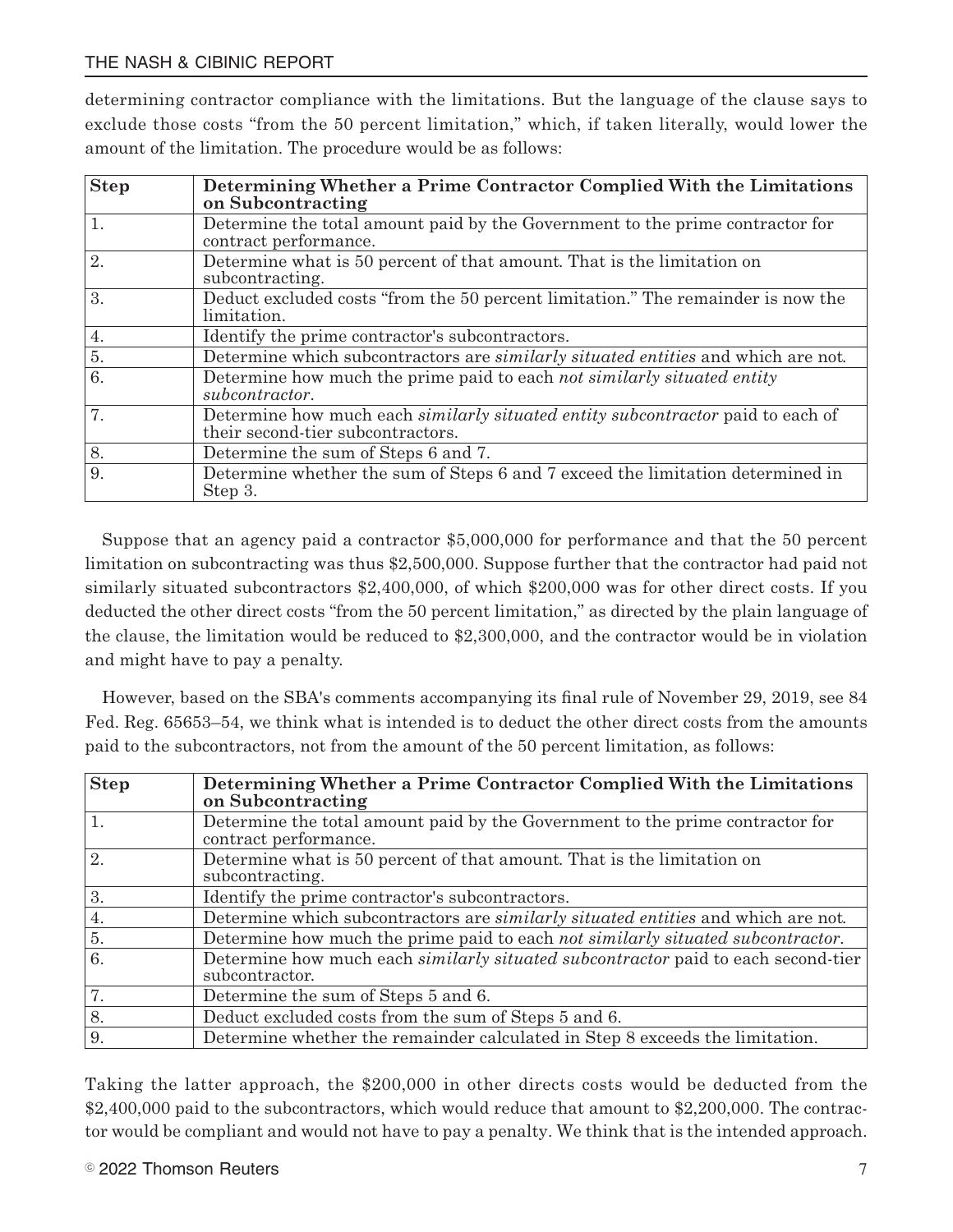It is interesting that the definition of subcontract in 13 CFR § 125.1 and the exclusions in clause paragraph (e)(1) will still entail the kinds of cost accounting that prompted Congress to change the limitations from measures of cost to measures of payments.

#### **"Monitoring" Contractor Compliance**

The Government Accountability Office has reported, and Congress has complained, that agencies do not "monitor" contractor compliance with the limitations on contracting. The SBA, in its November 29, 2019, final rule amending its May 31, 2016, final rule, said this about CO responsibility to monitor compliance:

As with all contract administration, it is the responsibility of the contracting officer to monitor compliance with the terms and conditions of a contract. (FAR 1.602–2, including the limitations on subcontracting clause). SBA proposed language to clarify that contracting officers have the discretion to request information from contractors to demonstrate compliance with limitations on subcontracting clauses. The Government Accountability Office (GAO) has noted in reports that contracting officers have not been monitoring compliance with the limitations on subcontracting. "Contract Management: Increased Use of Alaska Native Corporations' Special 8(a) Provisions Calls for Tailored Oversight," GAO–06–399, April 2006; "8(a) Subcontracting Limitations: Continued Noncompliance with Monitoring Requirements Signals Need for Regulatory Change," GAO–14–706, September 2014; and "Federal Contracting: Monitoring and Oversight of Tribal 8(a) Firms Need Attention," GAO–12–84, January 2012.

\* \* \*

On balance, SBA agrees that contracting officers are best positioned to assess if, how, and when additional scrutiny of contractors' limitations on subcontracting compliance would be helpful. As such, the final rule does not require limitations on subcontracting compliance reporting but, rather, indicates that contracting officers have the discretion to request demonstration of compliance at any point during performance or upon completion of a contract. The rule includes examples of what documentation could adequately demonstrate compliance but is not intended to be an exhaustive list.

84 Fed. Reg. 65647, 65652–53.

13 CFR § 125.6(e)(4) provides as follows:

(4) Contracting officers may, at their discretion, require the contractor to demonstrate its compliance with the limitations on subcontracting at any time during performance and upon completion of a contract if the information regarding such compliance is not already available to the contracting officer. Evidence of compliance includes, but is not limited to, invoices, copies of subcontracts, or a list of the value of tasks performed.

Neither the SBA regulations nor the FAR prescribe specific actions to be taken with respect to the administration of the limitations on subcontracting, except for a mere mention at FAR 42.1503(b)(2)(vi).

#### **When Must Contractors Be In Compliance With The Limitations?**

Contractors need not be in compliance with the limitations at all times during performance. The SBA regulation at 13 CFR § 125.6(d) provides as follows:

(d) Determining compliance with applicable limitation on subcontracting. The period of time used to determine compliance for a total or partial set-aside contract will be the base term and then each subsequent option period. For an order set aside under a full and open contract or a full and open contract with reserve, the agency will use the period of performance for each order to determine compliance unless the order is competed among small and other-than-small businesses (in which case the subcontracting limitations will not apply).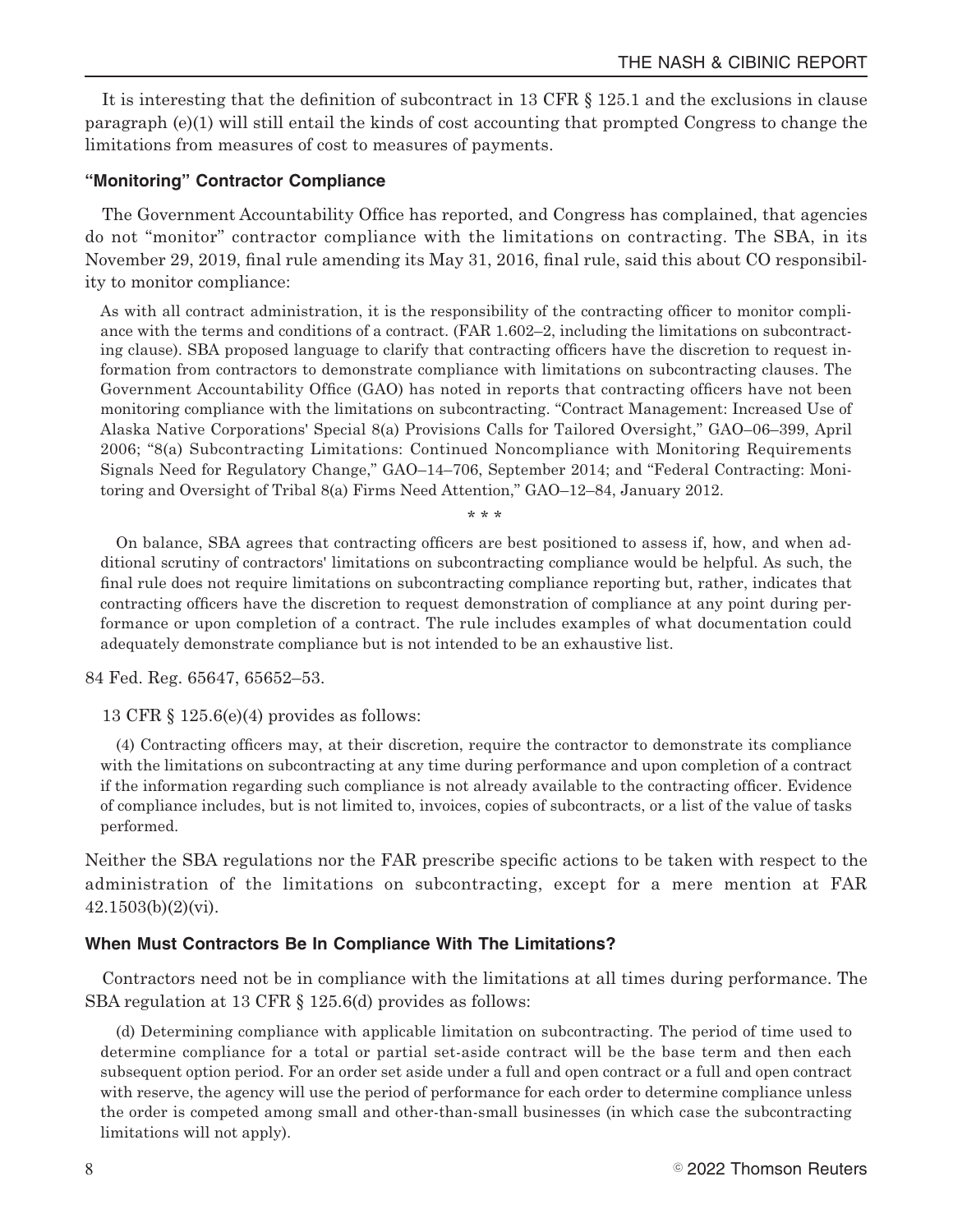#### And FAR 52.219-14 states:

(f) The Contractor shall comply with the limitations on subcontracting as follows:

(1) For contracts, in accordance with paragraphs  $(c)(1)$ ,  $(2)$ ,  $(3)$  and  $(6)$  of this clause—

[Contracting Officer *check as appropriate.*]

□ By the end of the base term of the contract and then by the end of each subsequent option period; or

 $\Box$  By the end of the performance period for each order issued under the contract.

(2) For orders, in accordance with paragraphs (c)(4) and (5) of this clause, by the end of the performance period for the order.

So why "monitor"? As we shall see, below, the law provides for a stiff minimum "fine" of \$500,000 for violating the limitations. One would think that the penalty should be a sufficient incentive to comply.

13 CFR § 125.6(d)(2) states that compliance with the limitations is a matter of contractor responsibility. See also FAR 9.104-3(a) and FAR 19.601(d). Neither the SBA regulations nor the FAR requires agencies to solicit and evaluate proposed subcontracting work breakdowns, schedules, or cost breakdowns from small business offerors participating in a set-aside or a sole-source procurement. While such plans might be of assistance to agencies in monitoring compliance with the limitations, agencies conducting set-asides might do well to wait until after contractor selection to assess prospective compliance, instead of asking for the information to be submitted for proposal evaluation beforehand. That would enable them to avoid proposal evaluation issues and the byzantine rules in FAR 15.306 about clarifications, communications, discussions, and final proposal revisions.

If, after tentative selection, an offeror appears unable to comply with the limitations, i.e., appears to be nonresponsible, COs could try to resolve the issue before award. See *Second Street Holdings, LLC*, Comp. Gen. Dec. B-417006.4, 2022 CPD ¶ 33, 2022 WL 194396 ("Communicating with an offeror concerning its responsibility does not constitute discussions, so long as the offeror does not change its proposed cost or otherwise materially modify its proposal."). If the matter cannot be resolved, the CO could refer the matter to the SBA for a certificate of competency decision. If an agency wants a subcontracting work, cost, or schedule breakdown for compliance monitoring purposes, it could require submission after contract award, rather than requiring them as proposal components.

#### **The Impact Of Unexpected Developments And Changes**

Subcontracting can be affected by postaward developments. Unanticipated events during performance might make subcontracting plans impractical or require a contractor to subcontract work that it had planned to do itself. Subcontract work, schedule, price, and payments to subcontractors might be affected by changed conditions, change orders, and constructive changes. What had been intended to be a small subcontract might turn out to be a much larger one or vice versa.

It might take weeks, months, or even years to settle issues, negotiate requests for equitable adjustment and claims, and determine the final dollar value of a subcontract and the amount of total payment owed. It may be years before the amounts paid to a prime contractor by the Government and amounts paid by a similarly situated subcontractor to a lower-tier subcontractor are known. In short, "monitoring" and determining contractor compliance may be complicated and time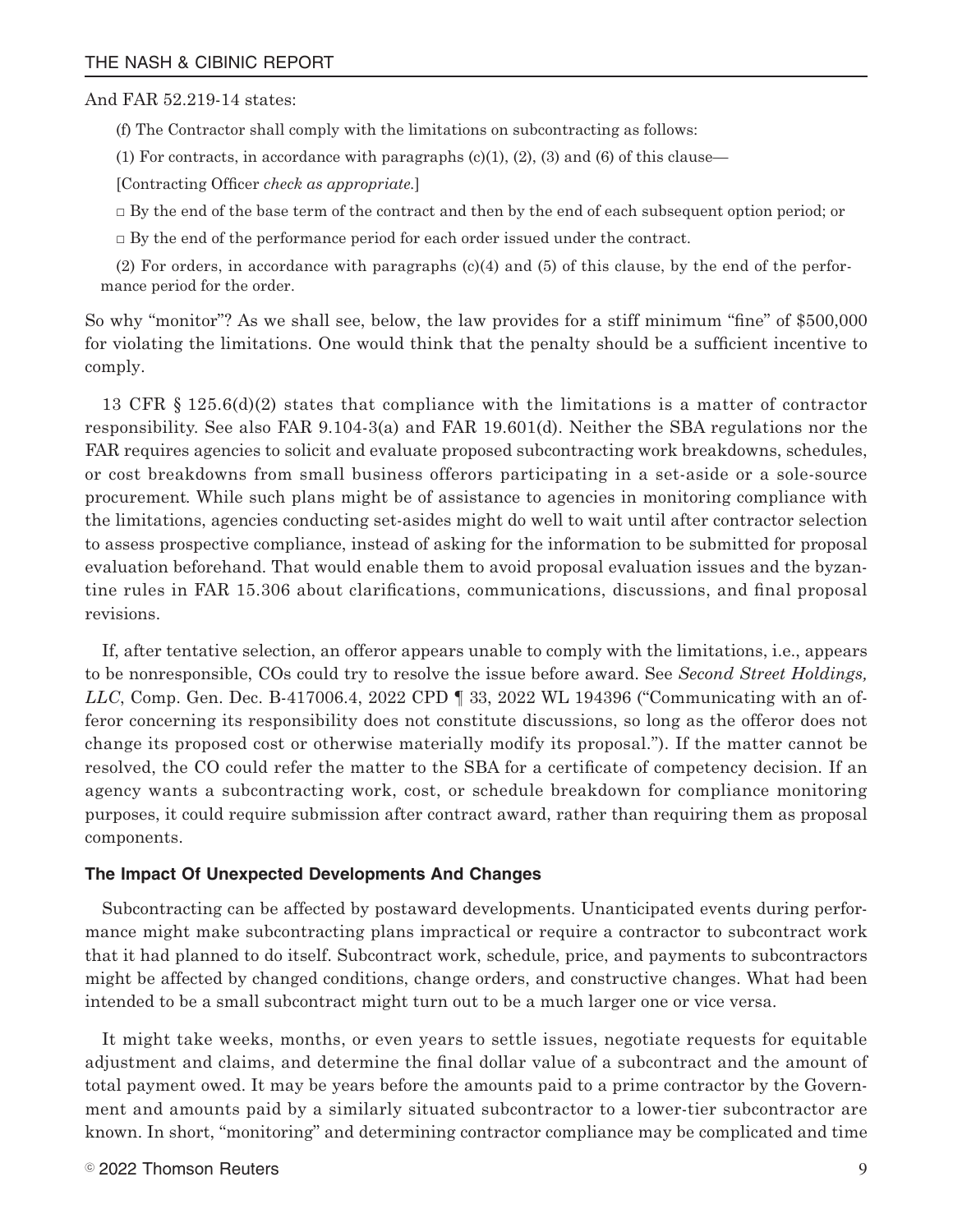consuming, and a determination of ultimate compliance a distant prospect. In complex acquisitions, point-in-time observations, data, and assessments pertaining to the status of a contractor's compliance may not be valid bases for predictions of final states of affairs. Contractors might postpone settling with subcontractors until they see how much they can recover from the Government. Contractors inclined to cheat might even conspire to delay payments to subcontractors in order to avoid a finding of noncompliance.

During a 2014 GAO investigation into compliance with the limitations on subcontracting in the 8(a) program, COs and their representatives did not seem to be shy about admitting to the GAO that they were not proactive about monitoring compliance. Moreover, they said that they would need "additional guidance" on the administration of the new limitations. See GAO-14-706, *8(a) Subcontracting Limitations: Continued Noncompliance With Monitoring Requirements Signals Need for Regulatory Change* 7–17 (Sept. 16, 2014).

Congress and the Executive Branch want and expect compliance when they enact or announce new socioeconomic policies and rules, but they rarely if ever have provided agencies with more resources. Contracting office resources in particular are stretched thin, yet in the last year new policies have been announced on an almost monthly basis. More than eight years have passed since the enactment of the FY 2013 NDAA, and little if any training or "guidance" has been made available to COs about how to monitor and enforce compliance with the new limitations. We doubt that monitoring and enforcing the limitations on subcontracting will be a priority or be effective in coming years.

#### **Applying The Penalty For Noncompliance**

15 USCA § 645(g) prescribes a penalty for violating the limitations on subcontracting. See 13 CFR § 125.6(g):

(g) *Penalties.* Whoever violates the requirements set forth in paragraph (a) of this section shall be subject to the penalties prescribed in 15 U.S.C. 645(d), except that the fine shall be treated as the greater of \$500,000 or the dollar amount spent, in excess of permitted levels, by the entity on subcontractors. A party's failure to comply with the spirit and intent of a subcontract with a similarly situated entity may be considered a basis for debarment on the grounds, including but not limited to, that the parties have violated the terms of a Government contract or subcontract pursuant to FAR 9.406-2(b)(1)(i) (48 CFR  $9.406-2(b)(1)(i)$ .

The SBA regulation does not say who is to make the determination to assess the penalty, under what circumstances, and pursuant to what procedures and rights of appeal. The clause at FAR 52.219-14 makes no mention of the penalty, and since the SBA calls it a fine, it may be that COs have no authority to assess it. Since there is no mention of the penalty in the clause, it does not seem to be a contractual remedy that a CO could pursue.

#### **Summary And Conclusion**

This has been just a preliminary analysis of the new limitations on subcontracting. We will undoubtedly have more to say in the course of time.

The new limitations may be simpler and easier to apply and enforce than the old ones, but that remains to be seen. They certainly are not simple, and we have yet to learn about the challenges of implementation. We think it unlikely that the new limitations, and the possibility of being levied a minimum \$500,000 fine for violation, will make Government business more attractive to small, innovative companies or improve opportunities for small businesses.